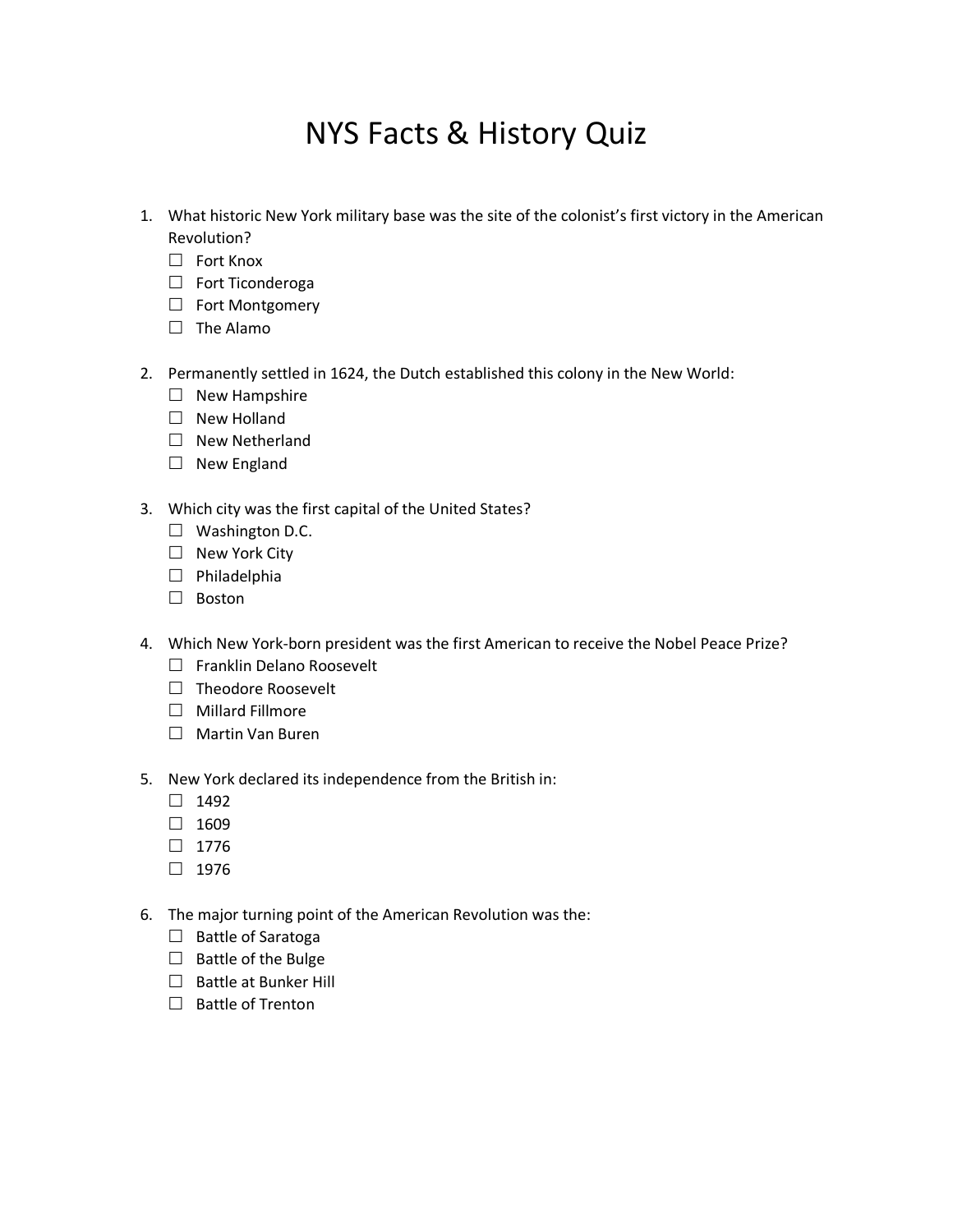- 7. Who was the first elected Governor of New York State?
	- $\Box$  DeWitt Clinton
	- □ George Clinton
	- $\Box$  John Jay
	- Grover Cleveland
- 8. What canal system was completed in the state of New York in 1825?
	- □ Suez Canal
	- $\square$  Erie Canal
	- $\Box$  Panama Canal
	- $\Box$  Lake Champlain
- 9. How many United States Presidents were born in the state of New York?
	- $\Box$  One
	- □ Two
	- $\Box$  Three
	- $\Box$  Four
	- $\square$  Five
- 10. Who was the first European explorer to visit what would later be known as New York Harbor?
	- □ Amerigo Vespucci
	- $\Box$  Christopher Columbus
	- $\Box$  William Blithe
	- $\Box$  Henry Hudson
	- Giovanni Verrazzano
- 11. Where is the inscription "Give me your tired, your poor, your huddled masses yearning to be free"?
	- $\Box$  The Empire State Building
	- $\Box$  The Statue of Liberty
	- $\Box$  Plymouth Rock
	- $\Box$  The Metropolitan Museum
- 12. Which Governor of New York State was once New York State Secretary of State?
	- $\Box$  Hugh L. Carey
	- Mario M. Cuomo
	- $\Box$  George E. Pataki
	- $\Box$  Averell Harriman